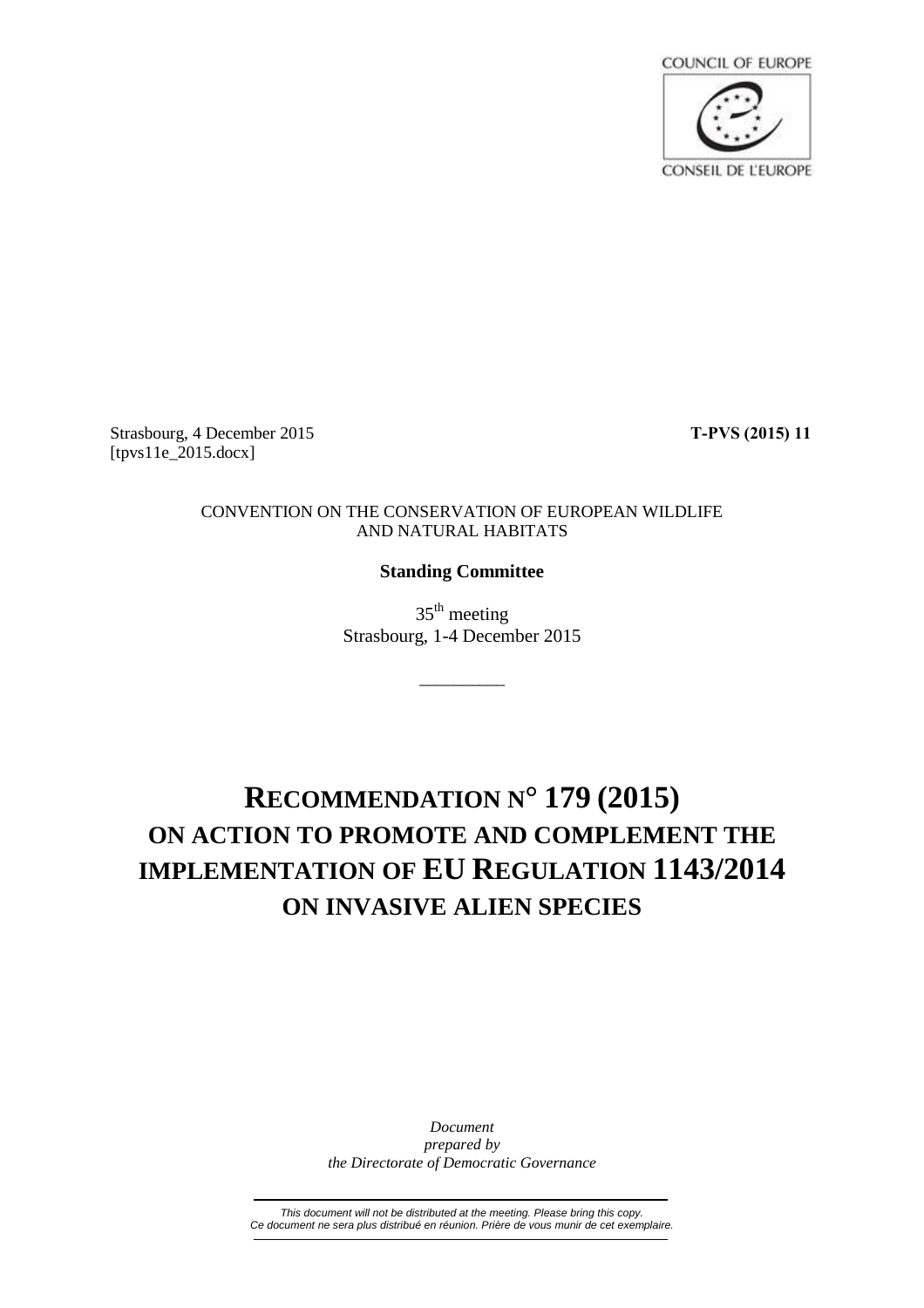**COUNCIL OF EUROPE** 



Convention on the Conservation of European Wildlife and Natural Habitats

### **Recommendation No. 179 (2015) of the Standing Committee, adopted on 4 December 2015, on action to promote and complement the implementation of EU Regulation 1143/2014 on invasive alien species**

The Standing Committee of the Convention on the Conservation of European Wildlife and Natural Habitats, acting under the terms of Article 14 of the Convention,

Having regard to the aims of the Convention to conserve wild flora and fauna and its natural habitats;

Recalling that under Article 11, paragraph 2.b of the Convention, each Contracting Party undertakes to strictly control the introduction of non-native species;

Recalling also Articles 2, 3, 4 and 11, paragraph 1 of the Convention;

Recalling its previous Recommendations addressing invasive alien species, including Recommendation No. 99 (2003) on the European Strategy on Invasive Alien Species and Recommendation No. 125 (2007) on trade in invasive and potentially invasive alien species in Europe;

Welcoming the entry into force and application by the EU and its member states of Regulation (EU) No 1143/2014 of the European Parliament and of the Council of 22 October 2014 on the prevention and management of the introduction and spread of invasive alien species;

Determined to promote the effective application of Regulation 1143/2014 and to promote the taking of corresponding action by Contracting Parties that are not EU Member States, in order to achieve an approach that is as uniform and effective as possible across Europe;

Taking note of document T-PVS/Inf (2015) 14, which identifies various courses of action that may be taken under the Convention in this regard;

Noting that important contributions could be made through technical work, including the development of guidance, in coordination with the European Commission and other relevant bodies as appropriate, regarding several aspects of the implementation of Regulation 1143/2014, including:

- assistance with the performance of risk assessments in accordance with Article 5 of the Regulation,
- guidance on the identification of priority pathways and the design of priority pathway action plans, as required under Article 13 of the Regulation,
- guidance on the design and operation of the surveillance systems required under Article 14 of the Regulation,
- guidance concerning the restoration of ecosystems impaired by invasive alien species in accordance with Article 20 of the Regulation, and
- the enhancement of the information support system operating under Article 25 of the Regulation;

Welcoming document T-PVS/Inf (2015) 27 on priority pathways, as well as the draft document T-PVS/Inf (2015) 24 on risk assessment as useful contributions in this regard, while recognising the desirability of further technical work and cooperation regarding the aforementioned issues;